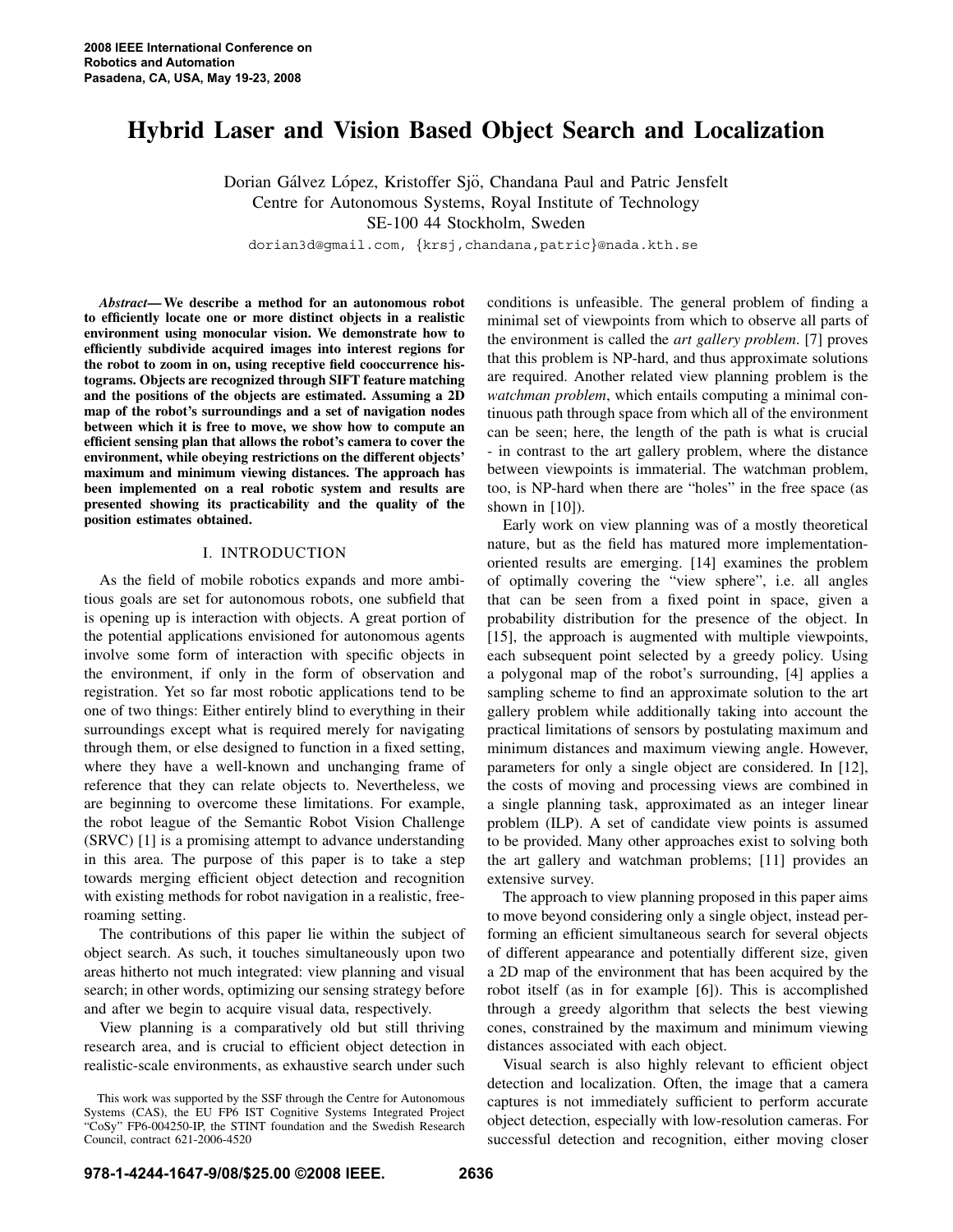or zooming in on the object is necessary. Several different methods have been proposed for determining the area of interest of an image, so that the robot knows where to zoom in. [13] demonstrates a foveated dynamic attention system which uses edges and circular features to direct attention, though in a non-specific fashion; this is also the case in [5], where a measure of feature saliency inspired by human cognition is similarly used in order to provide a sequence of attentional saccades to potential interest points in the image. The top-placing entrants in [1] similarly use non-specific saliency to direct attention for object detection.

An attention control method that uses contextual information is described in [9], although its specificity is to the area surrounding objects rather than objects themselves. [2] describes an object-specific attentional mechanism utilizing receptive field cooccurrence histograms or RFCH, which provide different hypotheses for the occurrence of each object in the image.

We build on this principle, adding a distance estimate that facilitates zoom computation along with a more efficient view planning strategy. Using a combination of view planning and visual search, we show how existing computer vision methods can be combined to produce an autonomous robotic system that is able to efficiently detect and localize different objects in a realistic indoor setting. We have implemented the proposed system on a mobile robot and demonstrated its practicability in experiments.

# *A. Hardware*

The robotic platform used in this work is a Performance PeopleBot. It is equipped with a SICK laser rangefinder with a 180 degree field, positioned near the floor (at about 30 cm), and with a Canon VC-C4R video camera, able to acquire low resolution footage  $(320 \times 240)$  pixels) with pan/tilt functionality and up to 13*×* magnification. The camera is mounted about 1m above the floor. The robot has a differential drive and a wireless LAN connection.

## *B. Training data*

The system needs to be provided with training data for each object, both for the view planning and the visual search. This includes: An up-close image of the object, presegmented; its true width W*real* and height H*real* in metres (the objects are considered 2-dimensional for the purposes of recognition and distance estimation); and manually selected threshold levels  $T_{far}$ ,  $T_{mid}$  and  $T_{near}$  used in the image search. Also, the view planning algorithm needs to know whether an object is unique or might occur several times.

The training image is processed by RFCH and SIFT algorithms to provide a set of histograms and key points, respectively, which are used as basis for both detection, distance estimation and recognition.

# II. NAVIGATION

The robot is provided with a metric 2D-map, consisting of line features representing walls and other obstacles, as well as with its own location in this map. The map is assumed to have been generated in advance by the robot from laser data, using standard SLAM methods; in our case the ones previously described in [3]. It is also given a set of nodes in 2D-space with edges between them, constituting a *navigation graph* which represents known robot-navigable space [6]. This is generated during mapping; as the robot moves into unvisited areas, it drops nodes at regular intervals, and when it moves between existing nodes it connects them.

The object search task begins with a planning step, in order to determine a good way to explore the map. In this paper, only the navigation nodes are considered, as they are the only parts of the map guaranteed to be reachable. This constraint obviously simplifies the solution a great deal computationally, compared to view planning approaches that consider all the space.

The map is assumed to be of a single room, i.e. a basically convex space, though possibly with a lot of obstacles inside. Starting with a more complex map, the map of a single room can be obtained given a subset of the navigation graph constituting *door nodes* [6]. Cutting out all door nodes, each remaining subgraph represents a room, and all features of the map are assigned to the room which has the nearest navigation node. Planning efficient movement between rooms is beyond the scope of this paper and currently a closest-nextroom-first strategy is used.

The navigation plan must provide the robot with combinations of nodes it needs to visit, views from those nodes that it needs to process and the objects it has to look for in each view, so that all parts of the room are searched for all objects, while keeping the number of visited nodes and visual searches as low as possible. Object constraints must also be fulfilled as, for example, a very small object can only be seen from a short distance away and vice versa. In addition, uniqueness must be taken into account: objects should be discarded once they are found, which means the exploration plan will need to be updated.

# *A. Grid-based view planning*

*1) Occupancy grid:* The metric map that we get from SLAM is not geometrically perfect. Features extracted from laser data do not form a clean, continuous outline; typically, many different more or less overlapping line features explain the same sensor data; the resulting clutter would increase planning complexity. For this reason, a simpler occupancy grid-based method is used. The occupancy grid can be acquired either directly from laser data or by rasterizing an existing feature map (by simply marking a square as occupied if it contains any feature).

Note that the occupied squares are not assumed by the algorithm to obstruct vision. As the data comes from the laser, which is close to the ground, occupancy need not correspond to occlusion for the more highly placed camera.

Grid square size is a tuning parameter; a small square size will result in a lot of points to cover, which means higher accuracy but also higher computational cost. Small squares will be very closely packed and will get grouped into the same views. On the other hand, a too-large square size will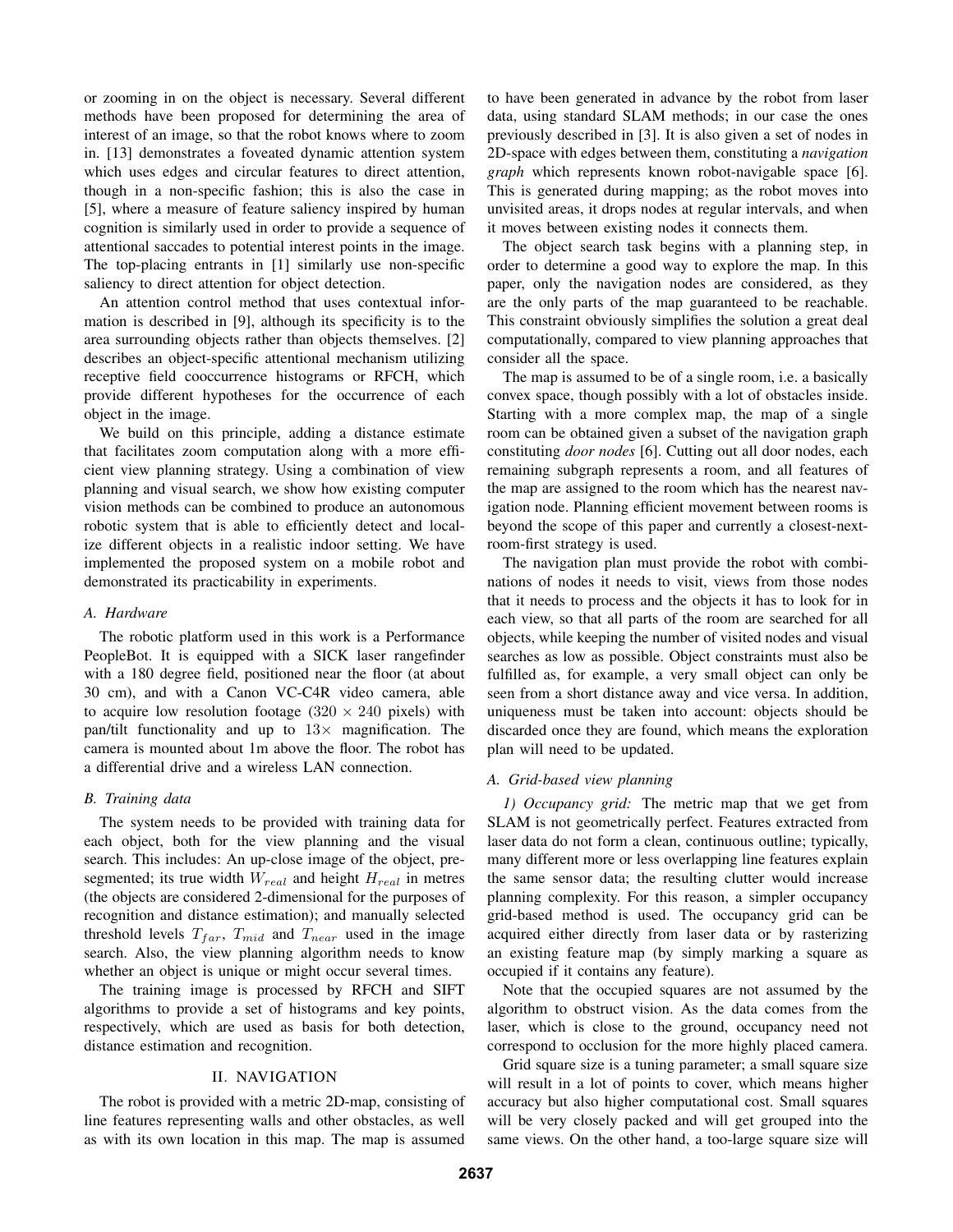lead to insufficient detail in the plan and may miss parts of the map to explore. The choice depends on the overall granularity of objects; in this work, a fixed square size of 0.5m is used.

*2) Views:* Using this grid, *views* can be calculated. A view is a triplet consisting of the map node to which the robot has to travel, the direction it should point its camera and the list of objects to be searched for. In order to simplify calculations, grid squares are considered visible in a view if their center point is inside the field of view.

*3) Object constraints:* As several types of objects are being looked for, their specifications must be taken into account; specifically, their sizes. Not all objects can be seen at the same distance. For this reason, for each object a minimum and a maximum distance are defined; the robot should attempt to find it only at distances in this interval.

There are separate distance constraints for object recognition and object detection. For recognition, the minimum distance is simply defined as the range at which the object would fill an entire image at no zoom; the maximum, as the range at which the object would occupy an entire image if maximum zoom were used. The minimum distance for purposes of detection, on the other hand, is given by the parameters of the detection algorithm; see (III-B).

Figure 1 shows an example of two potential views of a set of squares (in this case, a wall). Large circles represent nodes; dots denote grid square centers; the numbers next to them indicate the nodes they are associated with; and the shaded area represents the views (along with objects planned for in each view). Note that neither view allows for seeing all objects due to their different sizes; thus, a plan must incorporate two different views in this direction.



Fig. 1. Example of effect of distance constraints on view planning

*4) Strategy:* The objective of the algorithm is to ensure that any occurrence of the sought objects will be seen in some planned view regardless of which square it is in  $-$  in other words, each object-square combination must be covered by some view.

The space of possible views being continuous, a set of candidates is produced by the following discretization: for each node and for each point to cover, include the view that has that point at its leftmost edge (Figure 2). No views exist that contain more points than those in this set.



Fig. 2. Discretization of candidate views

Out of these candidates, the view covering the most objectsquare pairs is picked iteratively, removing any pairs covered from the list, until no pair is left uncovered that could yet be covered by some view. Any remaining pairs are considered impossible and subsequently ignored.

The plan consists of visiting the closest navigation graph node possessing a view that was picked, performing object search for all views from that node, then moving on to the next closest node and so on.

If any object known to be unique is found during the visual search, it can be eliminated from the rest of the plan; if any views in the plan are rendered empty by this, they can be removed as well. Non-unique objects will be searched for in every occupied square.

As is evident from the above, the algorithm proposed is greedy in terms of nodes and map squares. Although it does not ensure an optimal solution, it allows for obtaining a low number of views in polynomial time.

*5) Tilt angle selection:* Since we are using a 2D map of the environment, there is no direct information that could help in deciding how to use the tilt angle of the camera. Yet, the objects being sought might be at any height, and so some thought must be given to covering the vertical dimension as well as the horizontal.

Any grid squares which are closer to a given view's associated node than a set threshold (here, 2 meters) generate new views that cover the vertical extent of the objects' possible locations. Using the average distance for those grid squares, together with an upper and a lower boundary for objects' positions, one or more tilt angles are selected (with as little overlap as possible) and the resulting views are added to the plan.

#### III. VISION

#### *A. System overview*

The vision system enables the robot to look for objects using images taken by its video camera. For object detection, the system uses the concept of receptive field cooccurrence histograms (RFCH) as described in [2]. As potential objects are detected, the system calculates suitable interest regions for the camera to magnify. For this, the system needs an estimate of the distance in order to decide whether to proceed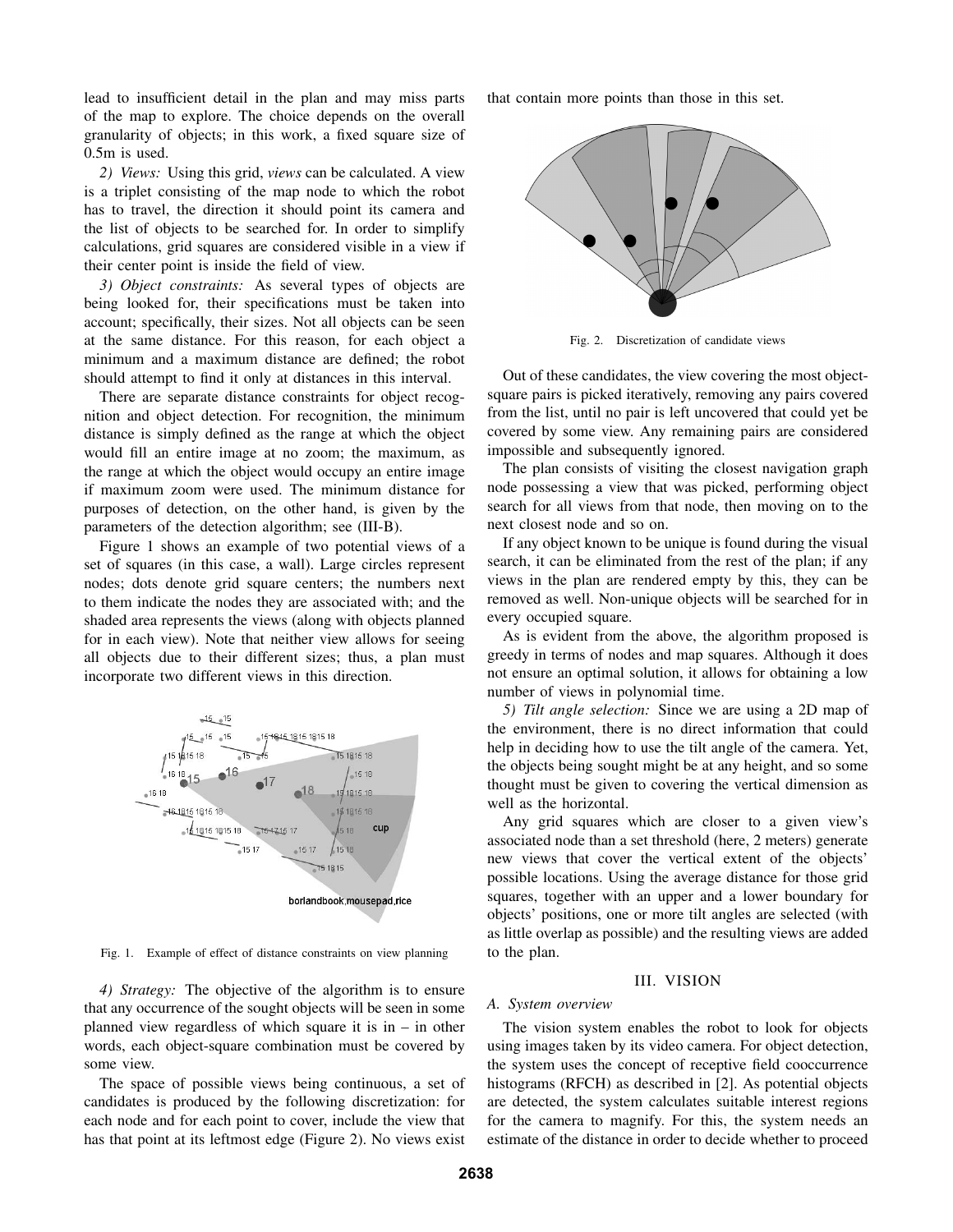with recognition directly or zoom in further. In [2] this estimate was taken from the laser scanner; we instead obtain an estimate through the RFCH detection procedure itself.

If the distance allows for reliable recognition immediately, the system attempts SIFT feature matching in order to recognize the object [8]. Otherwise, the interest regions for the different objects are merged as far as possible and the camera zooms in on each region in turn. This procedure is repeated recursively, until each object either is found or its presence ruled out.



Fig. 3. Overview of image search

Figure 3 shows an overview of the vision system. The detailed operation of this system is presented in the following sections.

#### *B. Object detection*

The detection process works on a per-object basis and makes use of an RFCH algorithm. It consists of several steps:

First, an image is taken by the camera. Second, it is divided into cells. Receptive field cooccurrence histograms are computed (using clusters learned from each respective object during training), and matched against the training image's histogram, resulting in a similarity value for each cell and object. These values are called the object's *vote matrix*.

Third, hypotheses are generated; see Figure 4. A cell is a hypothesis for an object if its value is greater than those of its 8-connected neighbors, as well as greater than an objectdependent threshold, T*mid* or T*far* (which one depends on whether the camera is currently zoomed in or not).



(a) Example image (b) Hypotheses of the book

Fig. 4. Hypotheses extracted for the book in the example image. Lightest squares represent hypotheses.

The size of the vote cells in the above algorithm is a tuning parameter. Large cells mean faster histogram matching; however, they decrease the detection rate when they are larger than the objects in the initial image. Also, maximum distance allowed for object detection during the planning step is set to the distance at which an object would occupy a single cell at no zoom, which decreases as cell size grows. The value used in this work,  $15 \times 15$  pixels, is a compromise between these considerations.

# *C. Distance estimation*

In [2], the initial distance estimate used to determine zoom levels came directly from the robot's laser sensor. The problem with this design is that the distance given by the laser is often misleading: the laser sensor is placed at a fixed height above the floor (about 30 centimetres) and if an object is not at that height, e.g. if it is on a table, the estimate will be off. It typically works only for objects that are next to walls (such as on a bookshelf). If the distance estimate is much too small or large, the final zoom may either not be sufficient to make the object occupy enough of the image for matching, or otherwise may be too great causing only a small part of the object to be seen. Furthermore, even if the object is recognized, its estimated position might be inaccurate. To address these issues, in this work we use two alternative ways of getting a distance estimate.

*1) Using the vote matrix.:* Using the RFCH vote matrix for distance estimation consists of measuring how many cells are part of the object and treating the area they occupy in the image as the size of the object in the image. Here, cells are considered to belong to a hypothesis if their degree of match is above the threshold and there is an 8-connected path of cells with monotonically increasing value to the hypothesis (and no shorter such path to any other hypothesis), as shown in Figure 5. Only the strongest hypothesis and its associated 8-connected cells are taken into account, because it is likely to be the most reliable.



Fig. 5. A hypothesis, marked X, and its Eight-connected associated cells

Given the object's real size, stored in the training database, the distance can then be computed according to:

$$
D = \frac{W_{real} \frac{W_{im}}{2 \cdot W_{vote}}}{\tan\left(\frac{\alpha}{2}\right)}
$$

where D stands for the estimated distance (metres); W*im*, for the width in pixels of the image, W*vote*, for the width in pixels of the bounding box of the cells belonging to a hypothesis and  $\alpha$ , the horizontal viewing angle.

This estimate is quick and rough, but sufficiently accurate to allow the object search algorithm to assign a valid zoom.

*2) Using SIFT:* SIFT extraction produces a scale parameter for each key point extracted. For each matched pair of key points in the training and recognition image, the quotient of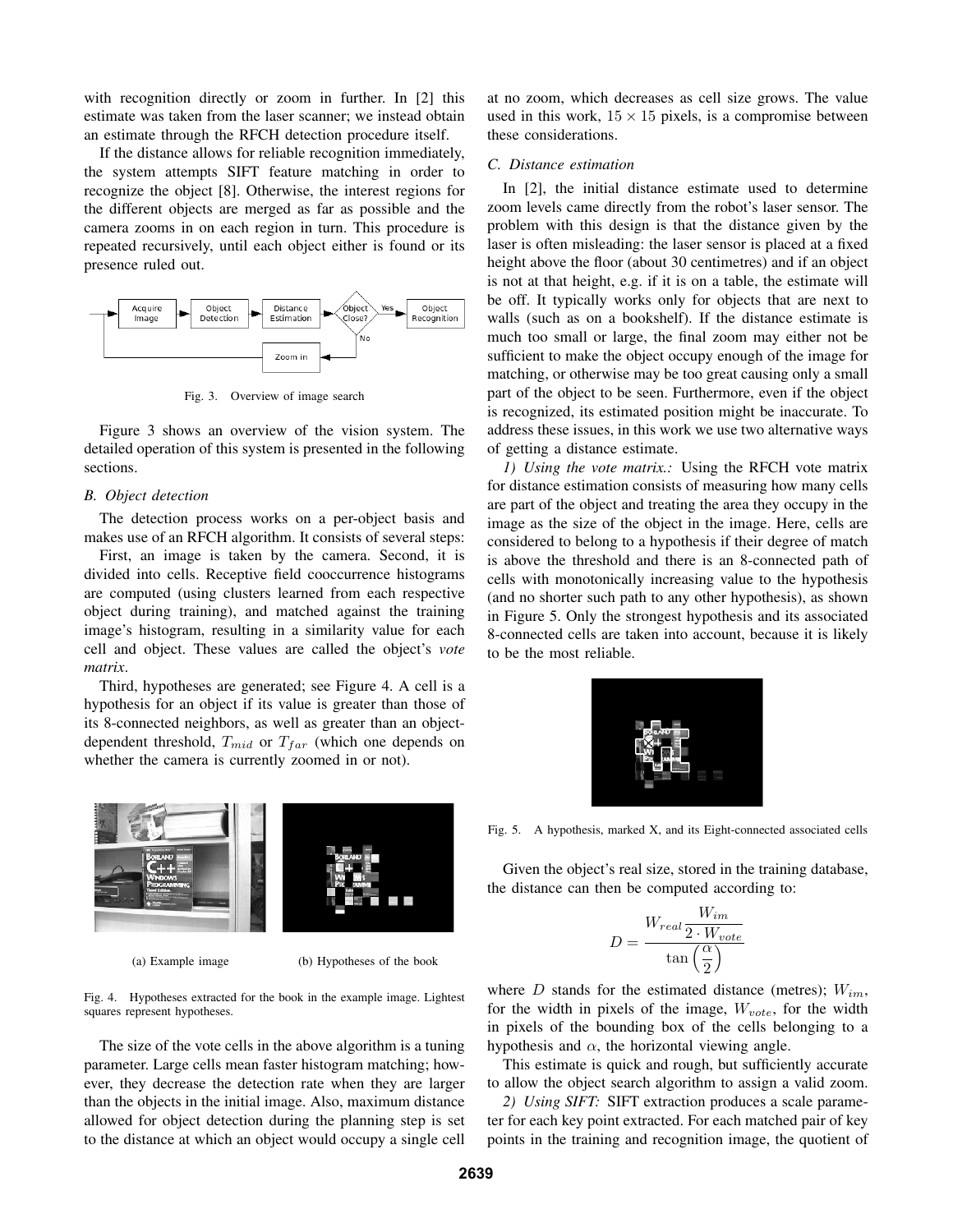the keys' scale parameter gives an estimate of their relative apparent size and hence their distance. This is done according to:

$$
D = \frac{W_{real} \frac{W_{im}}{2 \cdot W_{tr}} \frac{S_{tr}}{S_{rec}}}{\tan\left(\frac{\alpha}{2}\right)}
$$

where  $S_{tr}$  and  $S_{rec}$  stand for the scale of the SIFT point as extracted from the training image and the recognition image respectively; and  $W_{tr}$ , for the pixel width of the object in the training image.

As mis-matched key point pairs can produce wildly incorrect scale parameters, the final estimate of the object distance is taken as the median of the distance estimates from all matches. Experiments indicate that an adequate estimate is obtained given 10 or more SIFT matches. With 4 matches or more a passable rough estimate is typically obtained. If there are fewer than 4 matches, they are likely to be flawed and the resulting estimate is not used. Experimental results for this technique can be found in (IV-A).

Although the above method for calculating the distance is good, it has some drawbacks. The main problem is that extracting SIFT points from an image is computationally expensive, and using it to guide the zoom process may take too long to be feasible. Another problem is the number of SIFT points required to obtain a robust estimation; when the object is small in the image, it is unlikely that enough matches will be available.

### *D. Calculation of zoom*

Given a training image of an object, its known real size, the distance to the object and the camera field of view, we want to calculate the magnification needed to make it fill the image as nearly as possible. The size of the object is approximated by the size of its bounding box.

In order to make the object fill the image, the horizontal angle of view  $(\alpha)$ , as well as the vertical  $(\beta)$ , can be calculated as:

$$
\alpha = 2 \arctan\left(\frac{W_{real}}{2D}\right) \quad \beta = 2 \arctan\left(\frac{H_{real}}{2D}\right) \tag{1}
$$

Since the object will typically not have the same aspect ratio as the image, only one of the angles  $\alpha$  and  $\beta$  can be used to select the actual magnification to use; therefore, of the two levels of magnification suggested by the height and the width respectively, the lower level is selected, as given by the following rule: If  $\frac{W_{im}}{W_{tr}} < \frac{H_{im}}{H_{tr}} (H_{im} \text{ and } H_{tr} \text{ being the})$ heights analogous to the widths  $W_{im}$  and  $W_{tr}$ ),  $\alpha$  is used; otherwise,  $\beta$ .

*1) Hypothesis reduction:* Even with the threshold, there are typically too many hypotheses to consider one by one. In order to avoid excessive zooming and processing, hypotheses are reduced in two steps. First, they are grouped together into *zoom windows*, which are regions of the image to be magnified and processed in the next iteration. The zoom windows' dimensions are those of the current window, divided by the limiting view angle (as explained above) times the current view angle. The distance estimate from the strongest hypothesis is used for all zoom windows; thus they are all the same size.

A simple greedy algorithm assigns hypotheses to zoom windows until all hypotheses are covered. An example of zoom window creation is shown in Figure 6(a).

However, the distance parameter the vision system calculates is not always very accurate. An error in this parameter propagates into the above calculation of the magnification and into the size of the zoom windows. This may lead to generating more zoom windows than is warranted and, consequently, lengthening the search process and consuming valuable time. Thus, in a second step it is desirable to remove those windows which do not contribute information to the search, as they contain few hypotheses and are located close to "richer" zoom windows.

Therefore, zoom windows which overlap more than 20% with another containing at least 3 times its number of hypotheses are removed. These conditions are quite conservative in order to ensure that no potentially important zoom windows are removed. Figure 6(b), 6(c) show an example of hypothesis reduction.



Fig. 6. Hypothesis reduction sequence. Rectangles show the hypotheses assigned to zoom windows and the windows themselves, respectively, and the shaded zone the zoom window overlap.

*2) Zoom window sharing:* When searching for several objects, the set of zoom windows obtained for each object is computed separately. After this is done, the combined set of windows needs to be merged together. In order to do this, we look for instances of a zoom window encompassing that of another object, in which case we can remove the latter.

Not all zoom windows that overlap in this way can be merged, as straying too far from each object's target magnification may cause object detection to fail. The object search process as a whole goes through up to 3 steps: the first step without zooming, a second step with a middlelevel zoom and a third step with large zoom; see (III-F). It is not as important that the middle-level zoom be exact, since it is only used for hypothesis finding with RFCH. Thus, a maximum and a minimum value are defined for the middlelevel detection step's zoom level, allowing some flexibility in selecting the windows to be used. The most important thing is to get the minimum zoom right: the lower it is, the more objects we can look for at one time, but the greater the risk that objects are missed due to appearing too small.

The algorithm works as follows: first all zoom windows are set to their minimum size. Then, each zoom window associated with an object A is compared with those of an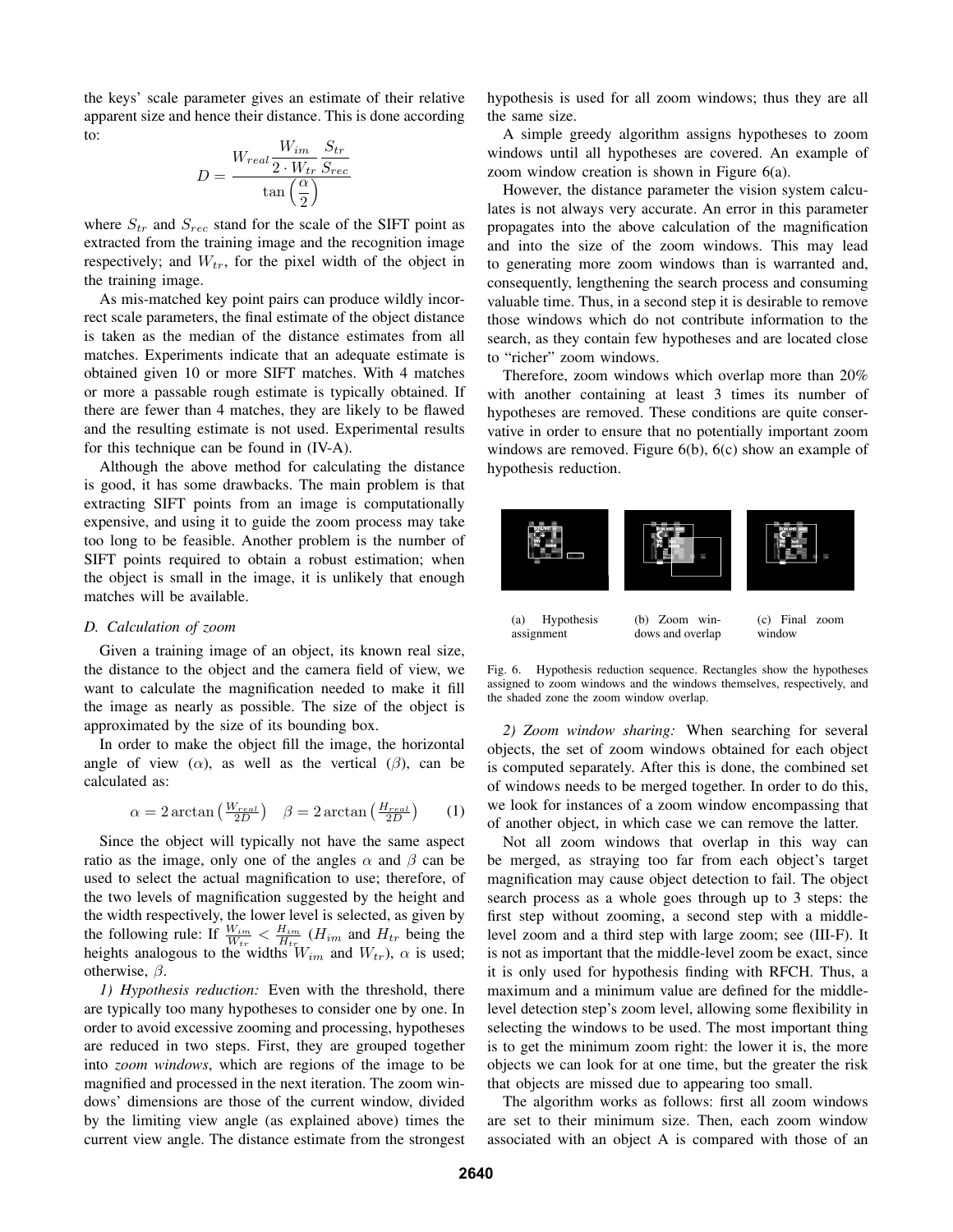object B. If the hypotheses contained in one of B's windows can be made to be contained in one of  $A's - expanding$  if needed, while conforming to the maximum size for A – then the B window is removed, and object B is added to the A window's list of candidate objects to look for in the next step. This procedure is repeated for each pair of objects. Figure 7 shows an example of how the zoom windows of two object might be merged into one.

Tests have showed that too flexible a window size tends to be harmful to detection. Accordingly, in this work the middle step zoom levels are constrained to a relatively narrow range.



(a) Zoom windows of mouse pad and book

(b) Merged zoom window

Fig. 7. Zoom window sharing example

# *E. Object recognition*

The final object recognition is done once the object is deemed to occupy as much of the image as will fit. It consists of extracting SIFT points from the current image and matching them with the SIFT points obtained from the training image. SIFT points are scale-, position- and rotation invariant up to a certain level, meaning that many of the points will match even if the object is seen from a different angle or under different lighting conditions from the training image. However, it is usually the case that the number of SIFT matches during the search is much lower than the number extracted from the training image, due to changes in position and background. Because of this, we consider an object to have been found when there are matches for at least 5% of its SIFT points. This value has previously been demonstrated to result in few false positives [2].

Once an object is recognized, its position in space is calculated from the estimated position of the object inside the image and the distance calculated by the system; see  $(III-C).$ 

Because of the large variation present in the images acquired by the robot in a realistic setting, it is very probable that false detections, where no object is present, may reach the last step of the visual search. In order to reduce the amount of unneccessary extraction of SIFT points – which is a relatively expensive procedure – the same RFCH algorithm that is used for detection is used one last time on the entire fully zoomed image before running the recognition algorithm. The SIFT-based recognition is performed only if this match is above the threshold T*near*.

#### *F. Object search algorithm*

Figure 8 illustrates the whole of the object search procedure in detail. Starting with an image at  $1\times$  magnification, each object is processed independently, whereupon the resulting zoom windows are merged and each gives rise to a new, zoomed image and the procedure repeats for each of them.

The algorithm has three steps: initial, middle and final. It progresses through them according to the following:

- *•* Initial: No magnification used. After distance estimation and zooming, proceeds to the middle step.
- *•* Middle: Magnification given by output from zoom window sharing (Section III-D.2). If new distance estimate indicates current magnification is too small (not within 1.8*×* of new desired middle magnification), repeats this step. If on the other hand it is within  $1.2 \times$  of the desired final magnification, skips straight to recognition. Otherwise, moves to final step without further zooming.
- *•* Final: Magnification in accordance with Eq. 1. Performs recognition.

Typically, each step will run once only.



Fig. 8. Object search algorithm

In the first two steps, an RFCH vote cell grid is created and used to extract a set of hypotheses (III-B). Then, distance is estimated (III-C) using the strongest hypothesis and, if the distance found is small enough (here, requiring less than 3*×* the current magnification), SIFT matching is performed for a more accurate distance measure. If, in turn, this indicates that the object is sufficiently magnified the algorithm skips straight to recognition; otherwise, the most reliable distance is used to produce a zoom window for the next step. Hypothesis reduction (III-D.1) prunes the result for each object; then, hypothesis sets for the different objects are merged.

The final step in the object search consists simply of recognition, wherein SIFT matching is preceded by a "sanity check" RFCH match on the entire image, as mentioned in (III-E). If the object is found, its location in space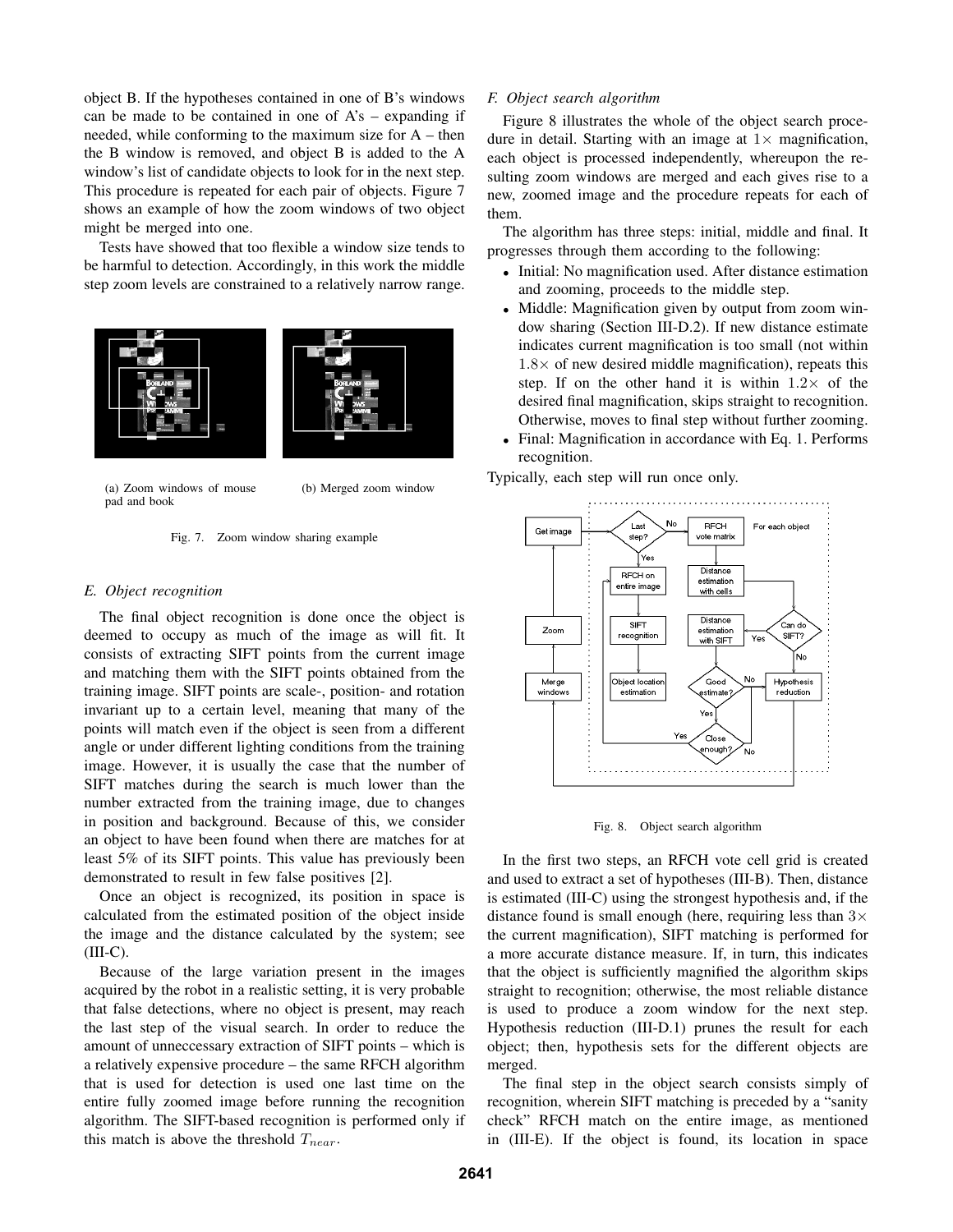is computed from its position in the image, the distance estimate, the camera's pan/tilt angles and the robot's pose.

The output of the algorithm is a list of objects that were found in the current view and their calculated locations and distances.

# IV. EXPERIMENTS

Several experiments were performed to test the algorithm proposed in this work. These experiments used a set of test objects comprising: a book, a rice carton, a printed mouse pad, a printed cup and a large robot. The sizes of the front sides of the book, the carton and the mouse pad are quite similar, about  $18x20$  centimetres; on the other hand, the cup is small (14x10 cm), whereas the robot is the biggest object (63x55 cm).

# *A. SIFT-based distance estimations*

Distance estimation based on RFCH was only qualitatively tested as it is not used for localization, and its usefulness in the object search makes up part of the results presented in Section IV-B.

To test the quality of final SIFT-based distance estimation, several rounds of experiments were conducted using the book, the rice carton and the mouse pad respectively, each at two different distances. These tests consisted of extracting and matching SIFT points for images taken at three different magnification levels corresponding to those used by the visual search algorithm, resulting in different numbers of SIFT matches. Each unique test was done 7 times.

A summary of the results can be seen in Table I. This table shows the dependency of both systematic error and precision on the number of SIFT matches.

|             | SIFT points | Systematic<br>error (cm) | Standard<br>deviation (cm) |
|-------------|-------------|--------------------------|----------------------------|
| <b>Book</b> | >10         | 0.31                     | 10.9                       |
|             | $\leq 10$   | 8.8                      | 16.8                       |
| Mouse pad   | >10         | 5.0                      | 10.1                       |
|             | $\leq 10$   | 9.3                      | 12.4                       |
| Rice        | >10         | 8.8                      | 11.3                       |
|             | $\leq 10$   | 14.9                     | 12.9                       |
|             |             |                          |                            |

TABLE I ERROR AND STANDARD DEVIATION BY OBJECT

#### *B. View planning and object search*

The view planning algorithm was tested in three rooms, looking for several sets of our objects. Maps (including navigation graphs) were created using SLAM prior to the experiments.

Some results of these experiments can be seen in the table II, where objects *B*, *C*, *D*, *M* and *R* stand for the book, the cup, the robot, the mouse pad and the rice, respectively, and rooms *L*, *M* and *W*, for living room, meeting room and workshop. Each experiment comprises a set of objects, the room to search and the number of nodes the map of the room is divided into. The amount of nodes used and the searches performed are the result of each testcase. We can see how

the number of objects involved in the exploration alters the amount of searches needed. Note that the first case requires many more searches; this is because both the cup and the robot are considered and their sizes do not allow them to be looked for in the same views. This effect is also evident when only one of them is included.

| Testcase        |      |       | Results    |          |  |  |
|-----------------|------|-------|------------|----------|--|--|
| Objects         | Room | Nodes | Nodes used | Searches |  |  |
| <b>BCDMR</b>    |      |       |            | 18       |  |  |
| <b>BDMR</b>     |      | Q     |            |          |  |  |
| <b>BCMR</b>     |      | 8     |            | 8        |  |  |
|                 | м    | Q     | ٩          | 8        |  |  |
|                 | W    |       | 2          |          |  |  |
| BM              | м    | Q     | 2          |          |  |  |
|                 | W    |       |            |          |  |  |
| <b>TABLE II</b> |      |       |            |          |  |  |

VIEW PLANNING RESULTS

The previous experiments were performed using distance estimations based on visual data, and not on laser readings. That is because laser-based estimates are not as reliable as vision-based ones. Consider for example the following experiment, similar to the second testcase of Table II: the book, the rice carton, the mouse pad and the robot were placed at different positions inside the living room, as seen in Figure 9. Searching the room using laser-based distance estimations only, produces the results shown in Figure 10. Only two objects were found (one was found twice) and were located in erroneous positions. On the other hand, with estimations based on visual data, all the objects are found and are more accurately localized (Figure 11).

#### V. CONCLUSIONS AND FUTURE WORK

We have presented an approach to the problem of object search in a realistic environment, incorporating planning for efficient view selection and search within images using a combination of receptive field cooccurrence histograms and SIFT features. We have verified the practicability of this approach through experiments on an actual robotic system. The view planning strategy can be used even on a feature map with a clutter of overlapping features, or alternatively directly on an occupancy grid. It is easy to understand and uncomplicated to implement, because the reduction to discrete points relieves us from complex geometrical calculations. This also saves computation time, allowing it to cope well with big rooms and lots of objects,

Nevertheless, many issues remain to be solved. Using a 2D map obtained from laser scans for view planning is problematic; without very strong assumptions of spatial layout, it does not really convey a reliable picture of occlusions, nor of the probability of the occurrence of objects. It is also very sensitive to flawed room subdivision: squares belonging to neighboring rooms that may well be completely hidden will still affect the plan, leading to pointless image searches. Some sort of 3D representation, whether obtained from vision or range scans, could help in this regard.